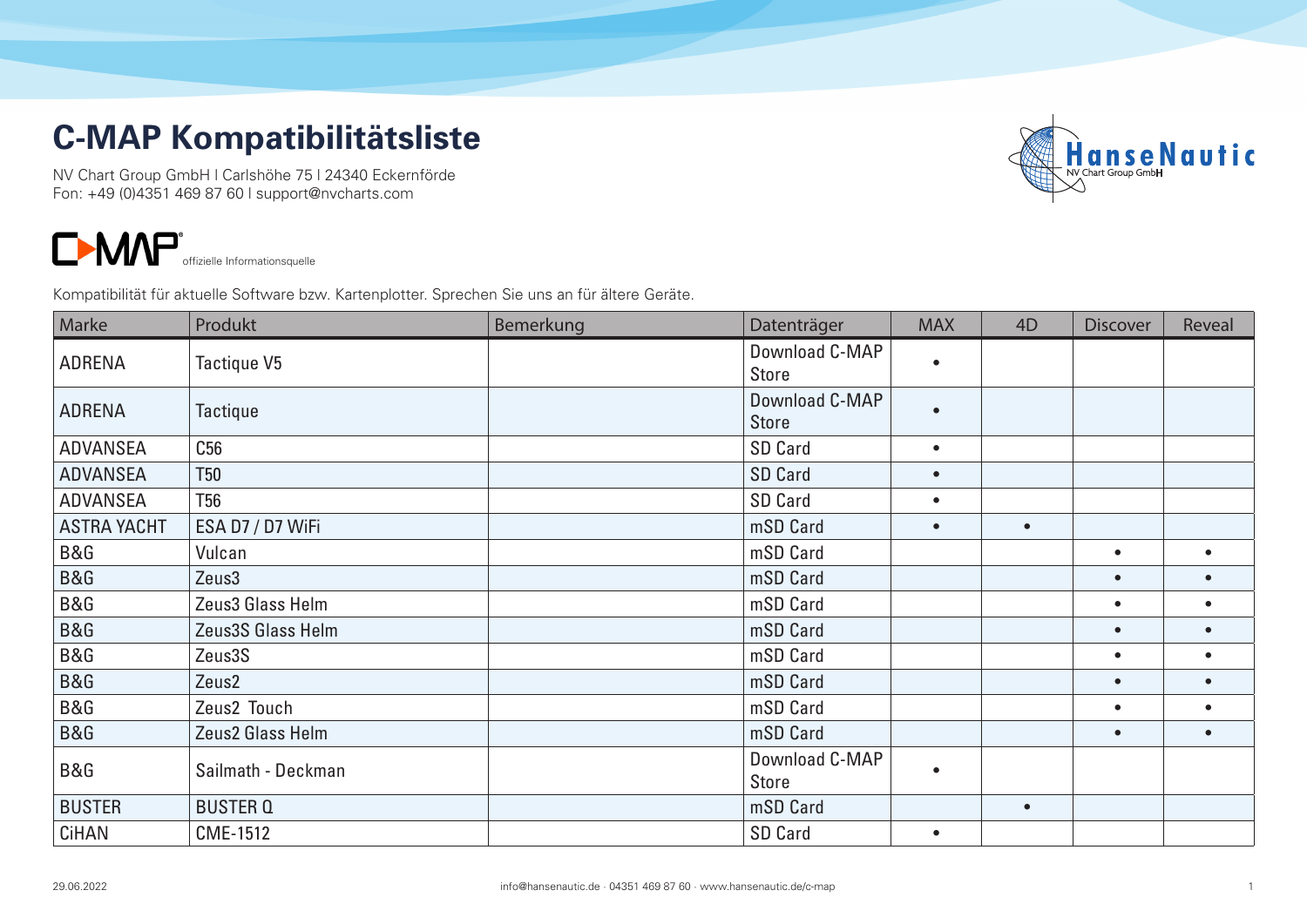



| Marke                | Produkt             | Bemerkung | Datenträger                    | <b>MAX</b> | 4D        | <b>Discover</b> | Reveal |
|----------------------|---------------------|-----------|--------------------------------|------------|-----------|-----------------|--------|
| COMAR                | <b>CSD 300</b>      |           | C-CARD                         | $\bullet$  |           |                 |        |
| COMNAV               | X <sub>5</sub>      |           | mSD Card                       | $\bullet$  |           |                 |        |
| <b>DIGIBOAT</b>      | SOB, SOBvMAX        |           | Download C-MAP<br><b>Store</b> | $\bullet$  |           |                 |        |
| <b>DIGITAL YACHT</b> | <b>CLA2000</b>      |           | mSD Card                       | $\bullet$  |           |                 |        |
| <b>EM-TRACK</b>      | <b>AIS B400</b>     |           | mSD Card                       | $\bullet$  |           |                 |        |
| <b>EM-TRACK</b>      | <b>AIS A200</b>     |           | mSD Card                       | $\bullet$  |           |                 |        |
| <b>EOLE</b>          | NOE'                |           | Download C-MAP<br><b>Store</b> | $\bullet$  |           |                 |        |
| <b>EXPEDITION</b>    | Expedition4D        |           | Download C-MAP<br><b>Store</b> |            | $\bullet$ |                 |        |
| <b>FURUNO</b>        | GP7000/NT           |           | <b>SD Card</b>                 | $\bullet$  |           |                 |        |
| <b>FURUNO</b>        | GP7000F/NT          |           | SD Card                        | $\bullet$  |           |                 |        |
| <b>FURUNO</b>        | Navnet VX2 GP-1720C |           | <b>SD Card</b>                 | $\bullet$  |           |                 |        |
| <b>FURUNO</b>        | Navnet VX2 GP-1920C |           | SD Card                        | $\bullet$  |           |                 |        |
| <b>FURUNO</b>        | Navnet VX2 RDP 148  |           | <b>SD Card</b>                 | $\bullet$  |           |                 |        |
| <b>FURUNO</b>        | Navnet VX2 RDP 149  |           | <b>SD Card</b>                 | $\bullet$  |           |                 |        |
| <b>FURUNO</b>        | NavnetVX2 1724C/NT  |           | <b>SD Card</b>                 | $\bullet$  |           |                 |        |
| <b>FURUNO</b>        | NavnetVX2 1734C/NT  |           | SD Card                        | $\bullet$  |           |                 |        |
| <b>FURUNO</b>        | NavnetVX2 1824C/NT  |           | <b>SD Card</b>                 | $\bullet$  |           |                 |        |
| <b>FURUNO</b>        | NavnetVX2 1834C/NT  |           | SD Card                        | $\bullet$  |           |                 |        |
| <b>FURUNO</b>        | NavnetVX2 1934C/NT  |           | <b>SD Card</b>                 | $\bullet$  |           |                 |        |
| <b>FURUNO</b>        | NavnetVX2 1944C/NT  |           | SD Card                        | $\bullet$  |           |                 |        |
| <b>FURUNO</b>        | NavnetVX2 1954C/NT  |           | <b>SD Card</b>                 | $\bullet$  |           |                 |        |
| <b>FURUNO</b>        | NavnetVX2 1964C/NT  |           | SD Card                        | $\bullet$  |           |                 |        |
| <b>GEONAV</b>        | G10                 |           | <b>SD Card</b>                 |            | $\bullet$ |                 |        |
| GEONAV               | G12                 |           | SD Card                        |            | $\bullet$ |                 |        |
| <b>GEONAV</b>        | <b>S10</b>          |           | <b>SD Card</b>                 |            |           |                 |        |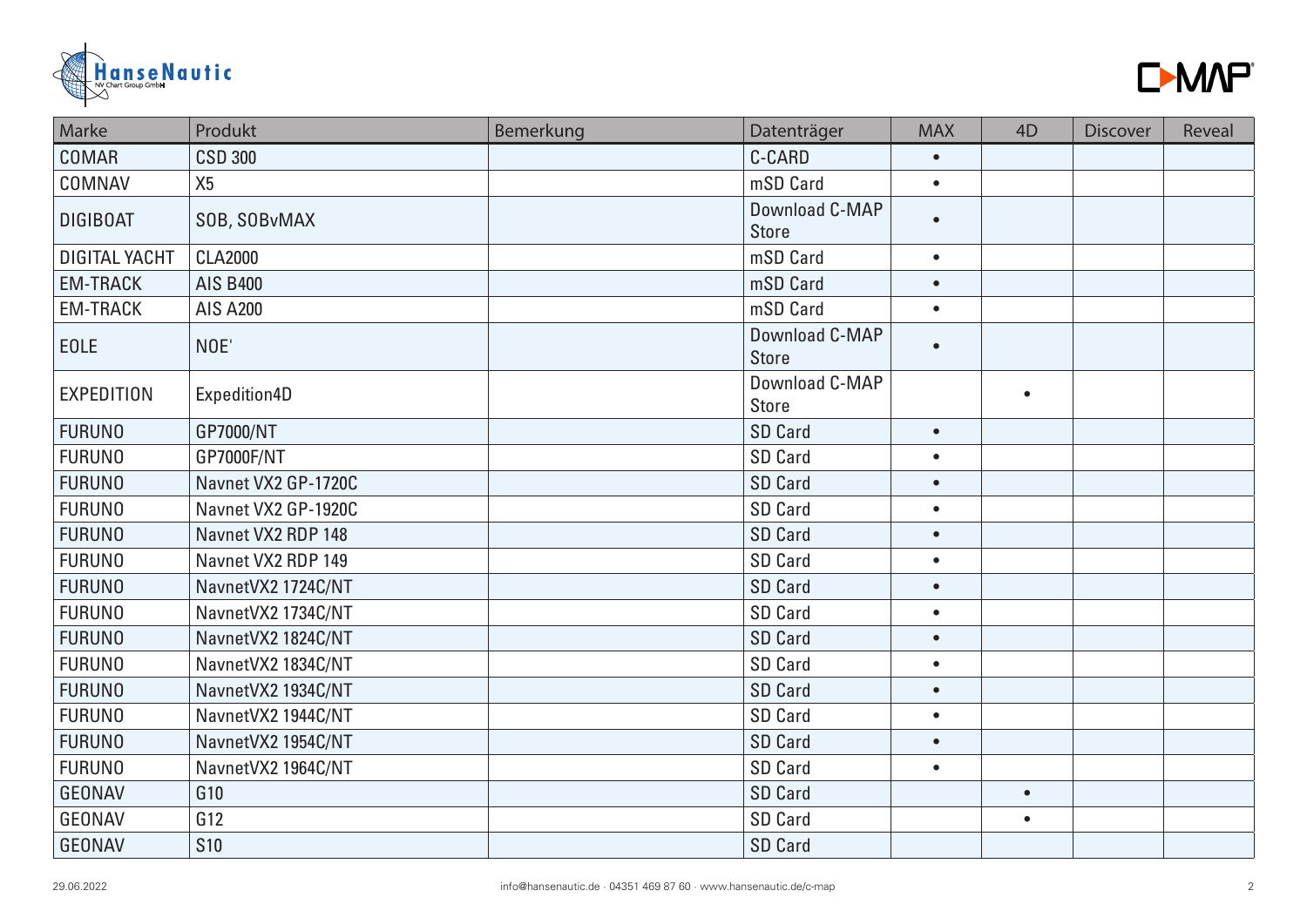



| Marke          | Produkt               | Bemerkung | Datenträger    | <b>MAX</b> | 4 <sub>D</sub> | <b>Discover</b> | Reveal |
|----------------|-----------------------|-----------|----------------|------------|----------------|-----------------|--------|
| <b>GEONAV</b>  | GIS <sub>12</sub>     |           | <b>SD Card</b> |            | $\bullet$      |                 |        |
| GME            | G142CFD               |           | <b>SD Card</b> | $\bullet$  |                |                 |        |
| GME            | G142C                 |           | SD Card        | $\bullet$  |                |                 |        |
| <b>GME</b>     | G156C                 |           | <b>SD Card</b> | $\bullet$  |                |                 |        |
| GME            | G156CFD               |           | SD Card        | $\bullet$  |                |                 |        |
| <b>GME</b>     | G180C                 |           | <b>SD Card</b> | $\bullet$  |                |                 |        |
| GME            | G180CFD               |           | SD Card        | $\bullet$  |                |                 |        |
| <b>HAIYANG</b> | <b>HGP-430</b>        |           | C-CARD         | $\bullet$  |                |                 |        |
| <b>HAIYANG</b> | HGP-660/660F          |           | C-CARD         | $\bullet$  |                |                 |        |
| <b>HAIYANG</b> | MX-80/80F             |           | C-CARD         | $\bullet$  |                |                 |        |
| <b>HAIYANG</b> | MX-140/140F           |           | C-CARD         | $\bullet$  |                |                 |        |
| <b>HAIYANG</b> | MX-380                |           | <b>SD Card</b> | $\bullet$  |                |                 |        |
| <b>HAIYANG</b> | HD-70C/CF             |           | SD Card        | $\bullet$  |                |                 |        |
| <b>HAIYANG</b> | <b>HD-50C/CF</b>      |           | <b>SD Card</b> | $\bullet$  |                |                 |        |
| <b>HAIYANG</b> | <b>HD-43C/CF</b>      |           | SD Card        | $\bullet$  |                |                 |        |
| <b>HAIYANG</b> | <b>HD-77CF</b>        |           | <b>SD Card</b> | $\bullet$  |                |                 |        |
| <b>HAIYANG</b> | HD-770C/CF/CA         |           | SD Card        | $\bullet$  |                |                 |        |
| <b>HAIYANG</b> | HD-880C/CF/CA         |           | <b>SD Card</b> | $\bullet$  |                |                 |        |
| <b>HAIYANG</b> | <b>HD-1000C/CF/CA</b> |           | SD Card        | $\bullet$  |                |                 |        |
| <b>HAIYANG</b> | <b>ST-1010C/CF</b>    |           | <b>SD Card</b> |            | $\bullet$      |                 |        |
| <b>HAIYANG</b> | ST-1212C/CF/CFA       |           | <b>SD Card</b> |            | $\bullet$      |                 |        |
| <b>HAIYANG</b> | <b>ST-1515CFA</b>     |           | <b>SD Card</b> |            | $\bullet$      |                 |        |
| <b>HAIYANG</b> | <b>HD-580C/CF</b>     |           | SD Card        | $\bullet$  |                |                 |        |
| <b>HANTEN</b>  | HG-6M                 |           | <b>SD Card</b> | $\bullet$  |                |                 |        |
| <b>HANTEN</b>  | HG-8M                 |           | SD Card        | $\bullet$  |                |                 |        |
| <b>HANTEN</b>  | <b>HG-12M</b>         |           | <b>SD Card</b> | $\bullet$  |                |                 |        |
| <b>HONDEX</b>  | <b>HDX-121</b>        |           | SD Card        | $\bullet$  |                |                 |        |
| <b>HONDEX</b>  | HE-6801               |           | C-CARD         | $\bullet$  |                |                 |        |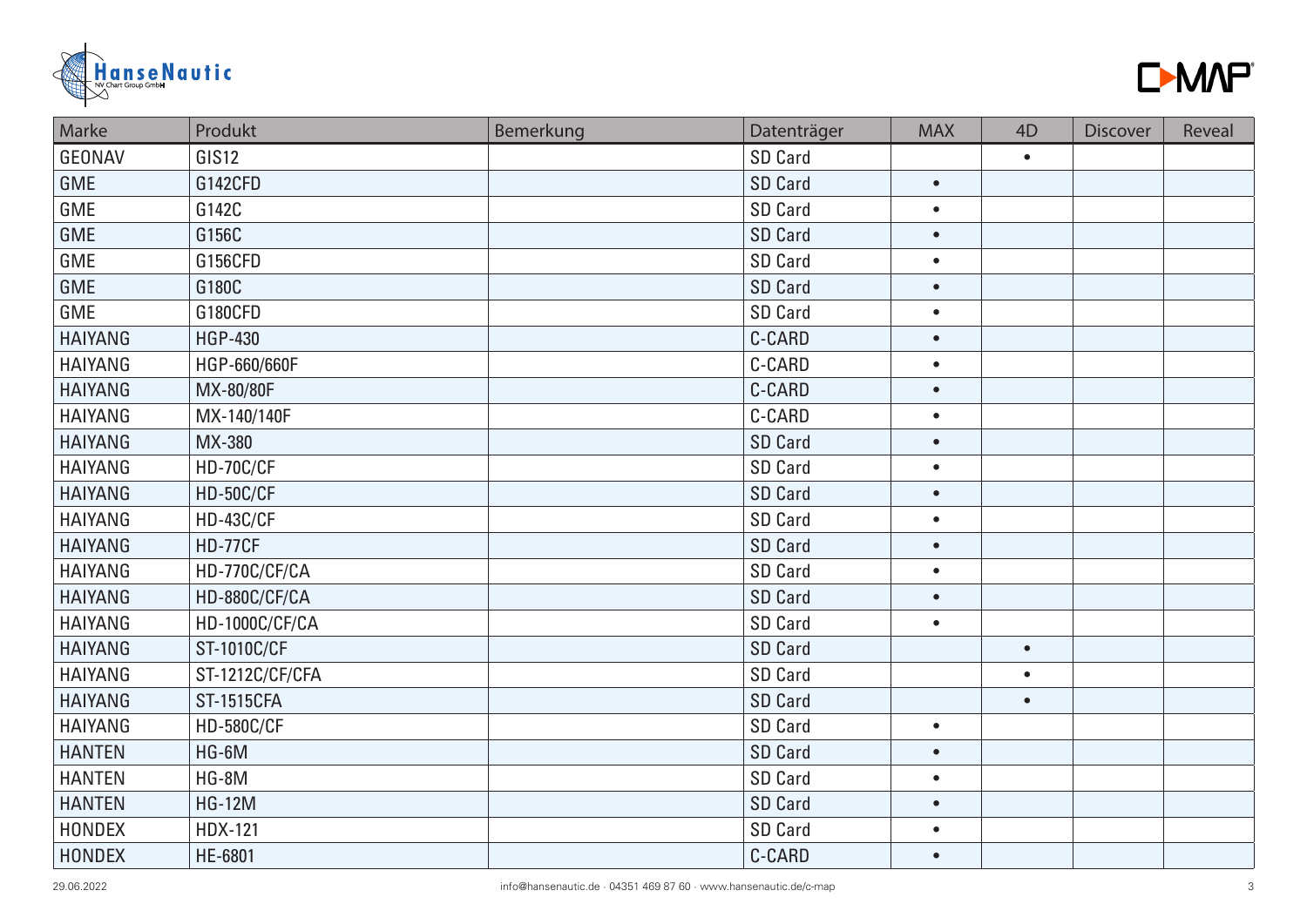



| Marke             | Produkt                 | Bemerkung | Datenträger    | <b>MAX</b> | 4 <sub>D</sub> | <b>Discover</b> | Reveal    |
|-------------------|-------------------------|-----------|----------------|------------|----------------|-----------------|-----------|
| <b>HONDEX</b>     | HE-6802                 |           | C-CARD         | $\bullet$  |                |                 |           |
| HONDEX            | HE-6901                 |           | C-CARD         | $\bullet$  |                |                 |           |
| <b>HONDEX</b>     | HE-6902                 |           | C-CARD         | $\bullet$  |                |                 |           |
| <b>HONDEX</b>     | HE-7301                 |           | C-CARD         | $\bullet$  |                |                 |           |
| <b>HONDEX</b>     | HE-7302                 |           | C-CARD         | $\bullet$  |                |                 |           |
| HUMMINBIRD        | ION10/12                |           | <b>SD Card</b> |            | $\bullet$      |                 |           |
| HUMMINBIRD        | <b>ONYX 8/10</b>        |           | SD Card        |            | $\bullet$      |                 |           |
| <b>HUMMINBIRD</b> | <b>ONYX 8/10 SI</b>     |           | <b>SD Card</b> |            | $\bullet$      |                 |           |
| <b>ICOM</b>       | <b>MARINE COMMANDER</b> |           | <b>SD Card</b> | $\bullet$  |                |                 |           |
| <b>JMC</b>        | V-90P MAX               |           | mSD Card       | $\bullet$  | $\bullet$      |                 |           |
| JMC               | NP-90 MAX               |           | mSD Card       | $\bullet$  | $\bullet$      |                 |           |
| JMC               | <b>V-120P MAX</b>       |           | mSD Card       | $\bullet$  | $\bullet$      |                 |           |
| JMC               | <b>NP-120 MAX</b>       |           | mSD Card       | $\bullet$  | $\bullet$      |                 |           |
| JMC               | Super Pilot MAX III     |           | mSD Card       | $\bullet$  |                |                 |           |
| <b>JMC</b>        | CP-700                  |           | mSD Card       | $\bullet$  |                |                 |           |
| <b>KODEN</b>      | MDC-5200 Series         |           | <b>SD Card</b> | $\bullet$  |                |                 |           |
| <b>KODEN</b>      | MDC-5500 Series         |           | SD Card        | $\bullet$  |                |                 |           |
| <b>KODEN</b>      | MDC-7000 Series         |           | <b>SD Card</b> | $\bullet$  |                |                 |           |
| <b>KODEN</b>      | MDC-7900 Series         |           | <b>SD Card</b> | $\bullet$  |                |                 |           |
| <b>KODEN</b>      | GTD-120                 |           | <b>SD Card</b> | $\bullet$  |                |                 |           |
| <b>KODEN</b>      | MDC-5000 Series         |           | C-CARD         | $\bullet$  |                |                 |           |
| LORENZ            | Magnum Pro HD           |           | mSD Card       | $\bullet$  |                |                 |           |
| LORENZ            | Magnum Pro HD WiFi      |           | mSD Card       | $\bullet$  | $\bullet$      |                 |           |
| LORENZ            | ATOM $9/9+$             |           | mSD Card       | $\bullet$  | $\bullet$      |                 |           |
| LORENZ            | ATOM 12/12+             |           | mSD Card       | $\bullet$  | $\bullet$      |                 |           |
| LOWRANCE          | HDS GEN 3               |           | mSD Card       |            |                | $\bullet$       |           |
| LOWRANCE          | <b>HDS CARBON</b>       |           | mSD Card       |            |                | $\bullet$       | $\bullet$ |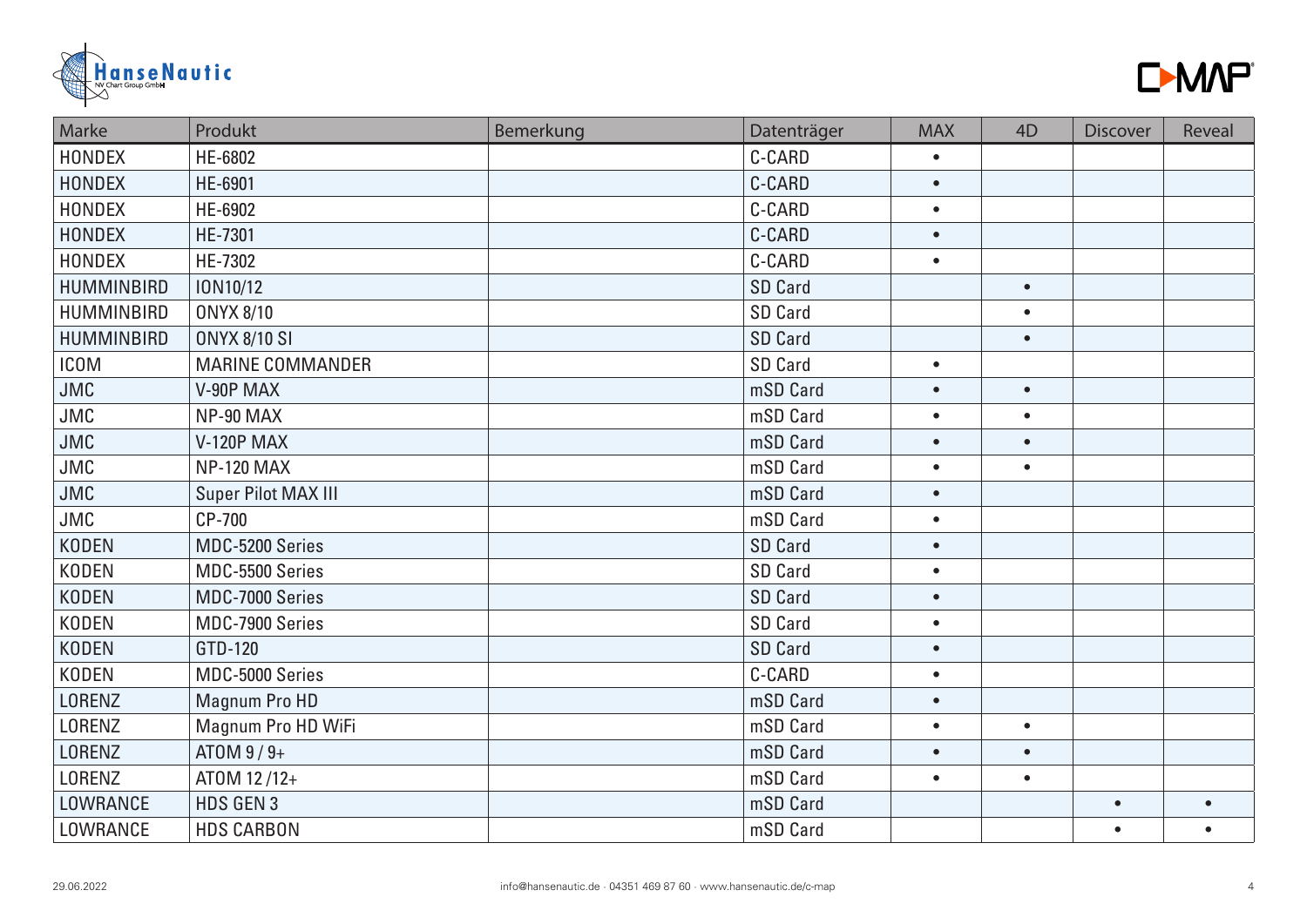



| Marke              | Produkt                         | Bemerkung | Datenträger                    | <b>MAX</b> | 4D        | <b>Discover</b> | Reveal    |
|--------------------|---------------------------------|-----------|--------------------------------|------------|-----------|-----------------|-----------|
| LOWRANCE           | <b>HOOK2</b>                    |           | mSD Card                       |            |           | $\bullet$       | $\bullet$ |
| LOWRANCE           | <b>HOOK REVEAL</b>              |           | mSD Card                       |            |           | $\bullet$       | $\bullet$ |
| LOWRANCE           | <b>HDS LIVE</b>                 |           | mSD Card                       |            |           | $\bullet$       | $\bullet$ |
| LOWRANCE           | <b>ELITE Ti2</b>                |           | mSD Card                       |            |           | $\bullet$       | $\bullet$ |
| LOWRANCE           | <b>ELITE Ti</b>                 |           | mSD Card                       |            |           | $\bullet$       | $\bullet$ |
| LOWRANCE           | <b>HDS GEN 2</b>                |           | mSD Card                       |            |           | $\bullet$       | $\bullet$ |
| LOWRANCE           | <b>HDS GEN 2 Touch</b>          |           | mSD Card                       |            |           | $\bullet$       | $\bullet$ |
| <b>MATSUTEC</b>    | HP-828/HP-828F                  |           | SD Card                        | $\bullet$  |           |                 |           |
| <b>MATSUTEC</b>    | HP-628/HP-628F                  |           | <b>SD Card</b>                 | $\bullet$  |           |                 |           |
| <b>MATSUTEC</b>    | HP-1228/HP-1228F                |           | SD Card                        | $\bullet$  |           |                 |           |
| <b>MAXSEA</b>      | Navigator/RacingPro             |           | Download C-MAP<br><b>Store</b> | $\bullet$  |           |                 |           |
| <b>MAXSEA</b>      | Commander/Explorer/Professional |           | Download C-MAP<br><b>Store</b> | $\bullet$  |           |                 |           |
| <b>MAXSEA</b>      | Plot/Plot 2D-3D/ PRO            |           | Download C-MAP<br><b>Store</b> | $\bullet$  |           |                 |           |
| <b>MAXSEA</b>      | <b>NavNet</b>                   |           | Download C-MAP<br><b>Store</b> | $\bullet$  |           |                 |           |
| <b>NAVION</b>      | GT-700/700F                     |           | <b>SD Card</b>                 | $\bullet$  |           |                 |           |
| <b>NAVION</b>      | $G-10/10F$                      |           | SD Card                        | $\bullet$  |           |                 |           |
| <b>NAVMAN</b>      | 8084                            |           | <b>SD Card</b>                 | $\bullet$  |           |                 |           |
| <b>NAVMAN</b>      | 8120                            |           | SD Card                        | $\bullet$  |           |                 |           |
| <b>NAV-STATION</b> | C <sub>1</sub>                  |           | <b>SD Card</b>                 | $\bullet$  | $\bullet$ |                 |           |
| NAV-STATION        | N9/N9-FISH                      |           | <b>SD Card</b>                 | $\bullet$  | $\bullet$ |                 |           |
| <b>NAV-STATION</b> | N12/N12-FISH                    |           | <b>SD Card</b>                 | $\bullet$  | $\bullet$ |                 |           |
| NAV-STATION        | Nav-Station M5/M5C              |           | <b>SD Card</b>                 | $\bullet$  |           |                 |           |
| NAV-STATION        | <b>Nav-Station M7/M7C</b>       |           | <b>SD Card</b>                 | $\bullet$  |           |                 |           |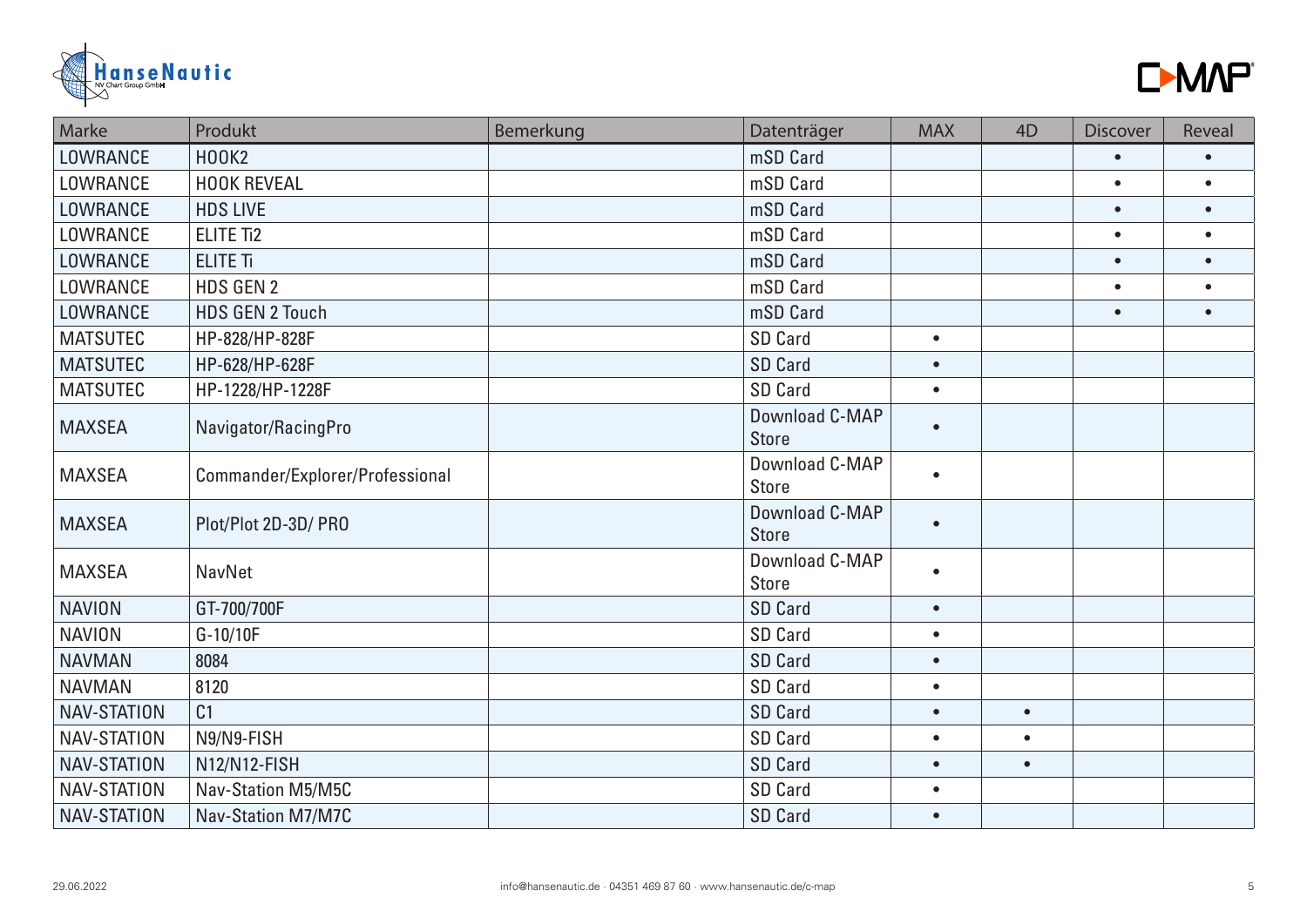



| Marke                                 | Produkt                                     | Bemerkung | Datenträger                    | <b>MAX</b> | 4D        | <b>Discover</b> | Reveal |
|---------------------------------------|---------------------------------------------|-----------|--------------------------------|------------|-----------|-----------------|--------|
| <b>NEPTUNE NAVI-</b><br><b>GATION</b> | Neptune C-Map                               |           | Download C-MAP<br><b>Store</b> | $\bullet$  |           |                 |        |
| <b>NEXUS</b>                          | <b>NXP80</b>                                |           | <b>SD Card</b>                 | $\bullet$  |           |                 |        |
| <b>NEXUS</b>                          | <b>NXP120</b>                               |           | <b>SD Card</b>                 | $\bullet$  |           |                 |        |
| <b>NORTHSTAR</b>                      | M121                                        |           | <b>SD Card</b>                 | $\bullet$  |           |                 |        |
| <b>NORTHSTAR</b>                      | M84                                         |           | <b>SD Card</b>                 | $\bullet$  |           |                 |        |
| <b>ONWA</b>                           | KP-6299 (all models)                        |           | <b>SD Card</b>                 | $\bullet$  |           |                 |        |
| <b>ONWA</b>                           | KP-8299 (all models)                        |           | SD Card                        | $\bullet$  |           |                 |        |
| <b>ONWA</b>                           | KP-1299 (all models)                        |           | <b>SD Card</b>                 | $\bullet$  |           |                 |        |
| <b>ONWA</b>                           | <b>KP-708</b>                               |           | SD Card                        | $\bullet$  |           |                 |        |
| <b>ONWA</b>                           | Kcombo-7                                    |           | SD Card                        | $\bullet$  |           |                 |        |
| <b>ONWA</b>                           | KP-6288                                     |           | SD Card                        | $\bullet$  |           |                 |        |
| <b>PIOTRONICS</b>                     | PY-GP7FP                                    |           | SD Card                        | $\bullet$  |           |                 |        |
| <b>POLAR</b>                          | <b>PCP207</b>                               |           | SD Card                        | $\bullet$  |           |                 |        |
| <b>POLAR</b>                          | <b>PCP212</b>                               |           | <b>SD Card</b>                 | $\bullet$  |           |                 |        |
| POLAR                                 | <b>PCP-202</b>                              |           | SD Card                        | $\bullet$  | $\bullet$ |                 |        |
| <b>PRETECH</b>                        | NAVION GT700/700F                           |           | <b>SD Card</b>                 | $\bullet$  |           |                 |        |
| P-SEA                                 | P-Sea WindPlot II/MAX - P-Sea Wind-<br>View |           | Download C-MAP<br><b>Store</b> | $\bullet$  |           |                 |        |
| RADIO OCEAN                           | OChart5/OChart5F                            |           | <b>SD Card</b>                 | $\bullet$  |           |                 |        |
| RADIO OCEAN                           | OChart7/OChart7F                            |           | SD Card                        | $\bullet$  |           |                 |        |
| RADIO OCEAN                           | Ocean <sub>7T</sub>                         |           | mSD Card                       | $\bullet$  | $\bullet$ |                 |        |
| <b>RAYMARINE</b>                      | Dragonfly 4PRO                              |           | mSD Card                       |            | $\bullet$ |                 |        |
| <b>RAYMARINE</b>                      | Dragonfly 5M/5PR0                           |           | mSD Card                       |            | $\bullet$ |                 |        |
| <b>RAYMARINE</b>                      | Dragonfly 6                                 |           | mSD Card                       |            | $\bullet$ |                 |        |
| RAYMARINE                             | Dragonfly 7                                 |           | mSD Card                       |            | $\bullet$ |                 |        |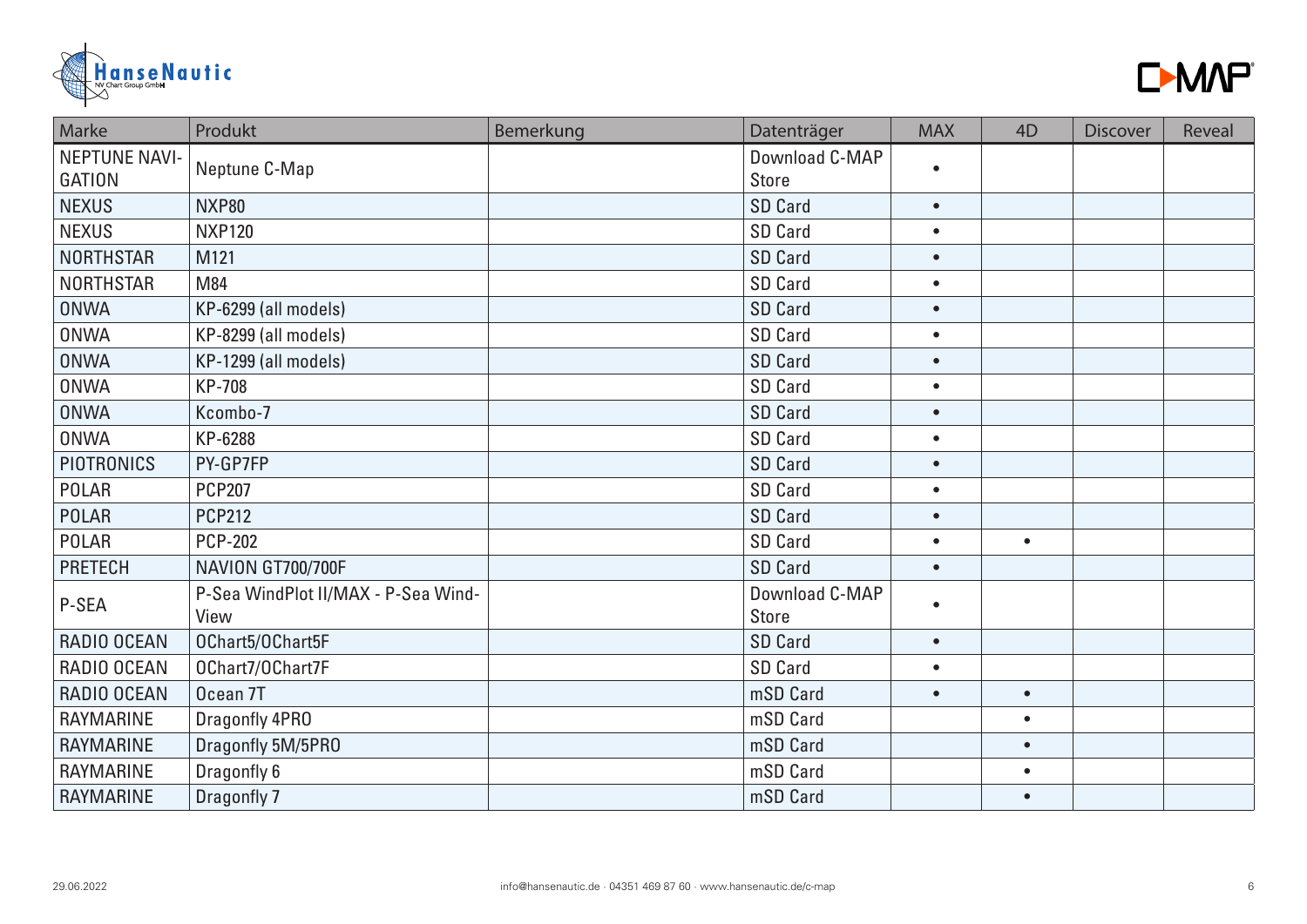



| Marke            | Produkt                                                               | Bemerkung | Datenträger                    | <b>MAX</b> | 4 <sub>D</sub> | <b>Discover</b> | Reveal |
|------------------|-----------------------------------------------------------------------|-----------|--------------------------------|------------|----------------|-----------------|--------|
| <b>RAYMARINE</b> | "aSeries (a65/a67/a68/a75/a77/a78/<br>a95/a97/a98<br>a125/a127/a128)" |           | mSD Card                       |            | $\bullet$      |                 |        |
| <b>RAYMARINE</b> | cSeries (c95/c97, c125/127)                                           |           | mSD Card                       |            | $\bullet$      |                 |        |
| <b>RAYMARINE</b> | eSeries (e7/e7D, e95/e97, e125/e127,<br>e165)                         |           | mSD Card                       |            | $\bullet$      |                 |        |
| <b>RAYMARINE</b> | gS Series (gS95, gS125, gS165, gS195)                                 |           | mSD Card                       |            | $\bullet$      |                 |        |
| <b>RAYMARINE</b> | AXIOM 7/9/12                                                          |           | mSD Card                       |            | $\bullet$      |                 |        |
| <b>RAYMARINE</b> | AXIOM PRO 9/12/16                                                     |           | mSD Card                       |            | $\bullet$      |                 |        |
| <b>RAYMARINE</b> | ELEMENT S 7/9/12                                                      |           | mSD Card                       |            | $\bullet$      |                 |        |
| <b>ROSEPOINT</b> | <b>Coastal Explorer 2011</b>                                          |           | Download C-MAP<br><b>Store</b> | $\bullet$  |                |                 |        |
| S&W              | <b>NTPC</b>                                                           |           | Download C-MAP<br><b>Store</b> | $\bullet$  |                |                 |        |
| <b>SAMYUNG</b>   | <b>N/NF430</b>                                                        |           | SD Card                        | $\bullet$  |                |                 |        |
| <b>SAMYUNG</b>   | <b>N/NF560</b>                                                        |           | SD Card                        | $\bullet$  |                |                 |        |
| <b>SAMYUNG</b>   | <b>N/NF700</b>                                                        |           | <b>SD Card</b>                 | $\bullet$  |                |                 |        |
| <b>SAMYUNG</b>   | <b>N/NF800</b>                                                        |           | SD Card                        | $\bullet$  |                |                 |        |
| <b>SAMYUNG</b>   | <b>N/NF80</b>                                                         |           | <b>SD Card</b>                 | $\bullet$  | $\bullet$      |                 |        |
| <b>SAMYUNG</b>   | <b>N/NF100</b>                                                        |           | SD Card                        | $\bullet$  | $\bullet$      |                 |        |
| <b>SAMYUNG</b>   | <b>N/NF5100</b>                                                       |           | <b>SD Card</b>                 | $\bullet$  |                |                 |        |
| <b>SAMYUNG</b>   | <b>N/NF120</b>                                                        |           | SD Card                        | $\bullet$  | $\bullet$      |                 |        |
| <b>SAMYUNG</b>   | <b>N/NF3800</b>                                                       |           | SD Card                        | $\bullet$  |                |                 |        |
| <b>SAMYUNG</b>   | <b>NF602 A</b>                                                        |           | SD Card                        | $\bullet$  |                |                 |        |
| <b>SAMYUNG</b>   | <b>NF882 A</b>                                                        |           | SD Card                        | $\bullet$  |                |                 |        |
| <b>SAMYUNG</b>   | <b>FE88 A</b>                                                         |           | SD Card                        | $\bullet$  |                |                 |        |
| <b>SAMYUNG</b>   | FE <sub>8</sub>                                                       |           | SD Card                        | $\bullet$  |                |                 |        |
| <b>SAMYUNG</b>   | FEG1041                                                               |           | SD Card                        | $\bullet$  |                |                 |        |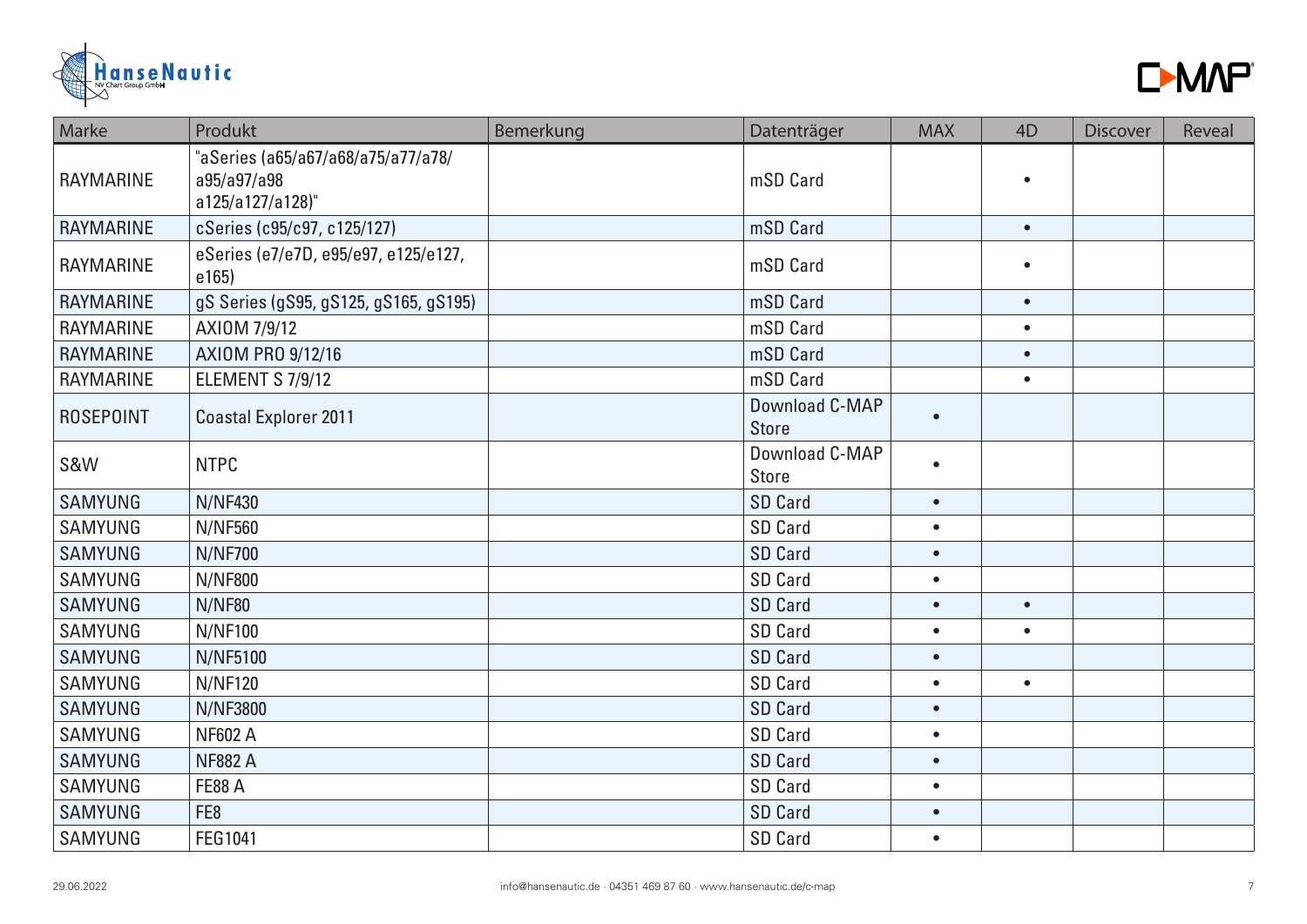



| Marke          | Produkt                 | Bemerkung | Datenträger                    | <b>MAX</b> | 4D        | <b>Discover</b> | Reveal    |
|----------------|-------------------------|-----------|--------------------------------|------------|-----------|-----------------|-----------|
| <b>SAMYUNG</b> | <b>N/NF500</b>          |           | <b>SD Card</b>                 | $\bullet$  |           |                 |           |
| <b>SAMYUNG</b> | NAVIS650                |           | SD Card                        | $\bullet$  |           |                 |           |
| <b>SAMYUNG</b> | NAVIS650F               |           | <b>SD Card</b>                 | $\bullet$  |           |                 |           |
| <b>SAMYUNG</b> | NAVIS700                |           | SD Card                        | $\bullet$  |           |                 |           |
| <b>SAMYUNG</b> | $SI-30$                 |           | <b>SD Card</b>                 | $\bullet$  |           |                 |           |
| <b>SAMYUNG</b> | $SI-60$                 |           | SD Card                        | $\bullet$  |           |                 |           |
| <b>SATLINK</b> | Satlink ELB3010 Manager |           | Download C-MAP<br><b>Store</b> | $\bullet$  |           |                 |           |
| <b>SEACOM</b>  | <b>WinChart Pro</b>     |           | Download C-MAP<br><b>Store</b> | $\bullet$  |           |                 |           |
| <b>SEACOM</b>  | <b>WinChart Fish</b>    |           | Download C-MAP<br><b>Store</b> | $\bullet$  |           |                 |           |
| <b>SEAPLOT</b> | Seaplot                 |           | Download C-MAP<br><b>Store</b> | $\bullet$  |           |                 |           |
| <b>SEATEC</b>  | Nav6 GPS Plotter        |           | <b>SD Card</b>                 | $\bullet$  |           |                 |           |
| <b>SEIWA</b>   | <b>FT70</b>             |           | mSD Card                       | $\bullet$  | $\bullet$ |                 |           |
| <b>SEIWA</b>   | SW1101                  |           | <b>SD Card</b>                 | $\bullet$  |           |                 |           |
| <b>SEIWA</b>   | SW501 (all models)      |           | SD Card                        | $\bullet$  |           |                 |           |
| <b>SEIWA</b>   | SW701 (all models)      |           | <b>SD Card</b>                 | $\bullet$  |           |                 |           |
| <b>SEIWA</b>   | EXPLORER 23 /23 Wi-Fi   |           | mSD Card                       | $\bullet$  | $\bullet$ |                 |           |
| <b>SEIWA</b>   | EXPLORER 23 /23 Wi-Fi   |           | mSD Card                       | $\bullet$  | $\bullet$ |                 |           |
| <b>SEIWA</b>   | SWx 900w/900cw          |           | mSD Card                       | $\bullet$  | $\bullet$ |                 |           |
| <b>SEIWA</b>   | SWx 1200w/1200cw        |           | mSD Card                       | $\bullet$  | $\bullet$ |                 |           |
| <b>SIMRAD</b>  | <b>NSS Evo2</b>         |           | mSD Card                       |            |           | $\bullet$       | $\bullet$ |
| <b>SIMRAD</b>  | <b>GO XSE</b>           |           | mSD Card                       |            |           | $\bullet$       |           |
| <b>SIMRAD</b>  | NSS Evo3                |           | mSD Card                       |            |           | $\bullet$       | $\bullet$ |
| <b>SIMRAD</b>  | NSO Evo3S               |           | mSD Card                       |            |           | $\bullet$       |           |
| <b>SIMRAD</b>  | NSO Evo3                |           | mSD Card                       |            |           | $\bullet$       | $\bullet$ |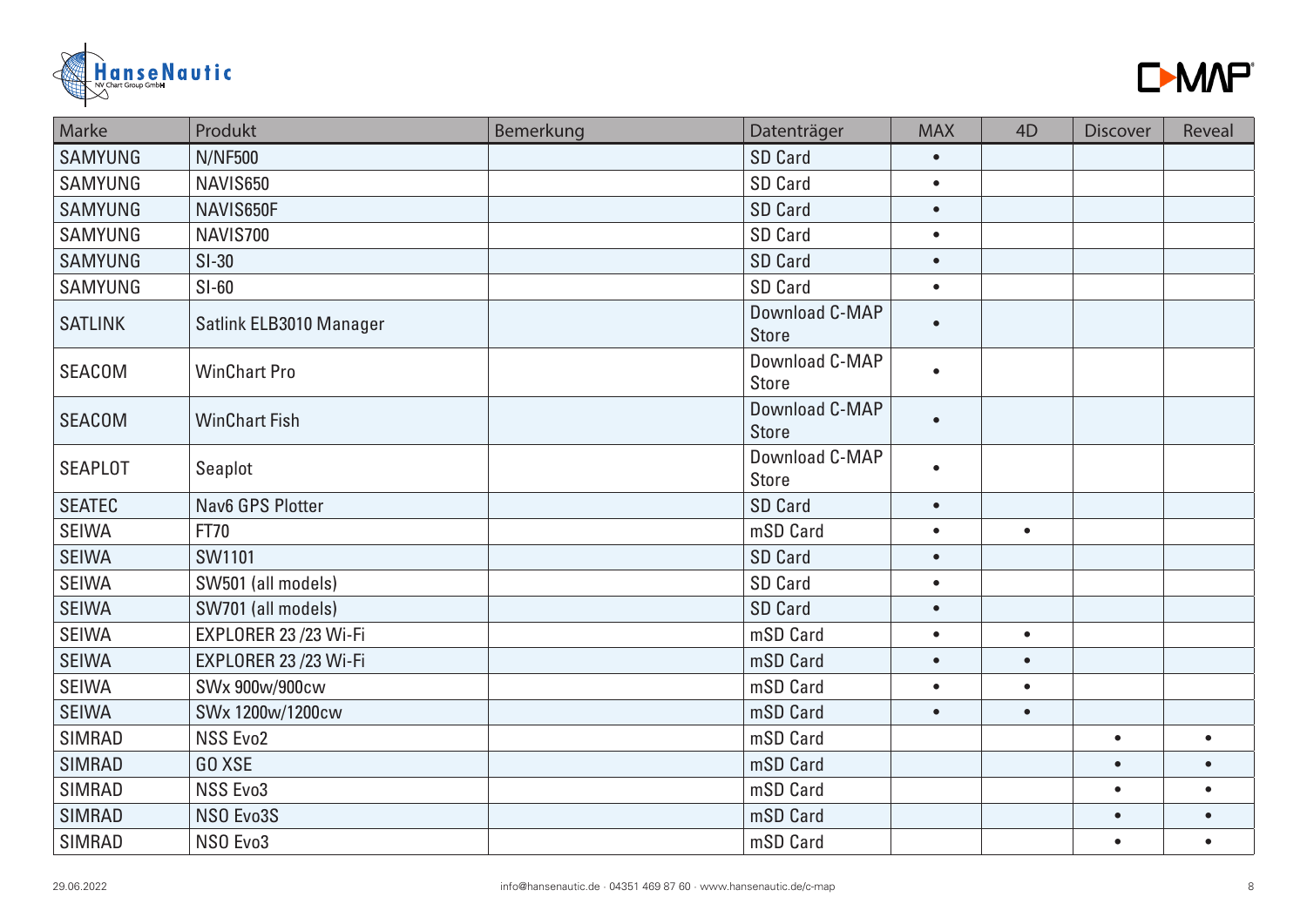



| Marke         | Produkt                                               | Bemerkung | Datenträger    | <b>MAX</b> | 4D        | <b>Discover</b> | Reveal    |
|---------------|-------------------------------------------------------|-----------|----------------|------------|-----------|-----------------|-----------|
| <b>SIMRAD</b> | Cruise                                                |           | mSD Card       |            |           | $\bullet$       | $\bullet$ |
| <b>SIMRAD</b> | NSS Evo3S                                             |           | mSD Card       |            |           | $\bullet$       | $\bullet$ |
| <b>SIMRAD</b> | NSO Evo2                                              |           | mSD Card       |            |           | $\bullet$       | $\bullet$ |
| <b>SIMRAD</b> | <b>NX40</b>                                           |           | <b>SD Card</b> | $\bullet$  |           |                 |           |
| <b>SIMRAD</b> | <b>NX45</b>                                           |           | <b>SD Card</b> | $\bullet$  |           |                 |           |
| SI-TEX        | <b>SAS-600</b>                                        |           | mSD Card       | $\bullet$  |           |                 |           |
| SI-TEX        | <b>SAS-900</b>                                        |           | mSD Card       | $\bullet$  |           |                 |           |
| SI-TEX        | Explorer NAV PRO/ NAV PRO Wi-Fi                       |           | mSD Card       | $\bullet$  | $\bullet$ |                 |           |
| SI-TEX        | NavPro 900C/900F                                      |           | mSD Card       | $\bullet$  | $\bullet$ |                 |           |
| SI-TEX        | NavPro 1200C/1200F                                    |           | mSD Card       | $\bullet$  | $\bullet$ |                 |           |
| SI-TEX        | <b>EC11</b>                                           |           | <b>SD Card</b> | $\bullet$  |           |                 |           |
| SI-TEX        | EC5 (all models)                                      |           | <b>SD Card</b> | $\bullet$  |           |                 |           |
| SI-TEX        | EC7 (all models)                                      |           | <b>SD Card</b> | $\bullet$  |           |                 |           |
| SI-TEX        | <b>SNS-700I/IF</b>                                    |           | <b>SD Card</b> | $\bullet$  |           |                 |           |
| SI-TEX        | <b>SNS-700E/EF</b>                                    |           | <b>SD Card</b> | $\bullet$  |           |                 |           |
| SI-TEX        | <b>SNS-1100</b>                                       |           | SD Card        | $\bullet$  |           |                 |           |
| SI-TEX        | <b>SVS-750C/CF</b>                                    |           | <b>SD Card</b> | $\bullet$  |           |                 |           |
| SI-TEX        | <b>SVS-760C/CF</b>                                    |           | SD Card        | $\bullet$  |           |                 |           |
| SI-TEX        | <b>NAVSTAR 10</b>                                     |           | <b>SD Card</b> |            | $\bullet$ |                 |           |
| SI-TEX        | <b>NAVSTAR12</b>                                      |           | <b>SD Card</b> |            | $\bullet$ |                 |           |
| SI-TEX        | TRAWL PLOT12SD 12.1                                   |           | <b>SD Card</b> | $\bullet$  |           |                 |           |
| SI-TEX        | <b>SVS 460C</b>                                       |           | SD Card        | $\bullet$  |           |                 |           |
| SI-TEX        | <b>SVS 560CF</b>                                      |           | <b>SD Card</b> | $\bullet$  |           |                 |           |
| SI-TEX        | <b>SVS 880C/CF</b>                                    |           | SD Card        | $\bullet$  |           |                 |           |
| SI-TEX        | <b>SVS 1010C/CF</b>                                   |           | <b>SD Card</b> | $\bullet$  |           |                 |           |
| <b>SRT</b>    | Artemis - 5W SOTDMA AIS Class B<br><b>Transceiver</b> |           | mSD Card       | $\bullet$  |           |                 |           |